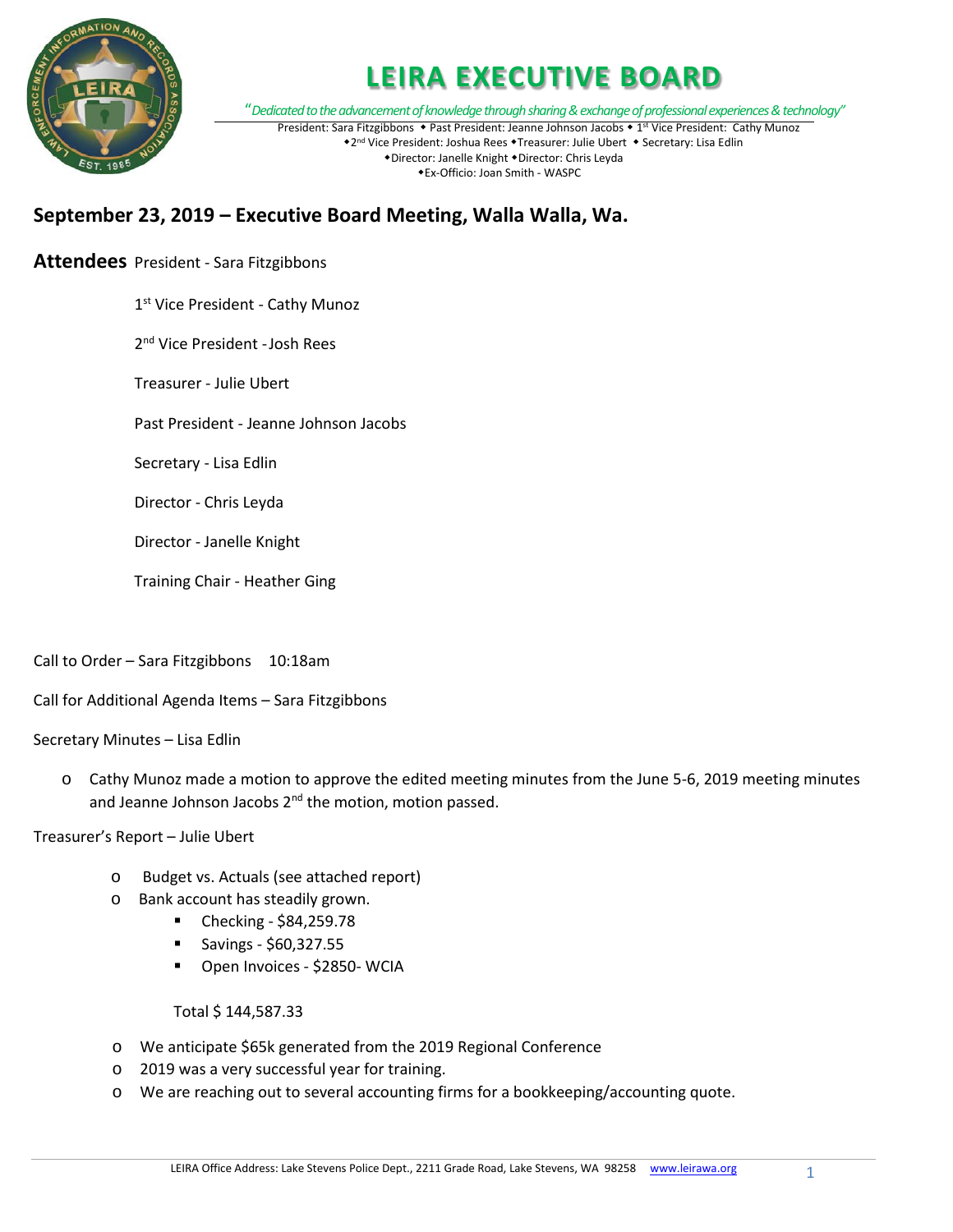

## **LEIRA EXECUTIVE BOARD**

"*Dedicated to the advancement of knowledge through sharing & exchange of professional experiences & technology"* President: Sara Fitzgibbons • Past President: Jeanne Johnson Jacobs • 1st Vice President: Cathy Munoz \*2<sup>nd</sup> Vice President: Joshua Rees \*Treasurer: Julie Ubert \* Secretary: Lisa Edlin \*Director: Janelle Knight \*Director: Chris Leyda

Ex-Officio: Joan Smith - WASPC

### 2020 Planning

- o LEIRA Board researching an Accounting firm to manage some the Treasurer duties. The Treasurer would act as the liaison between the Accounting firm/Bookkeeper and LEIRA Board.
- o Open discussion of the Secretary and Treasurer position combining.
- o MemberClicks The website appeared to have some spam and it was corrected and updated.

Break for Lunch 11:45

#### 2019 Conference – Final details

- o Registration- 7am
- o Basket Management Group effort Counting and distribution.
	- o Cathy will get class list and we will cut the names and give to each instructor.
	- o Baskets will be delivered at the beginning of each class and instructors will draw names.
- o Final Registration sign in sheets need to be sent to Patty Blakley.
- o Instructor Gifts will be brought down to the Hotel front desk Cathy/Julie
- o Ballots for the elections.
- o Jeanne Johnson Jacobs will introduce Marsha H. for the Keynote Speaker at lunch.

Adjourn Meeting at 2pm.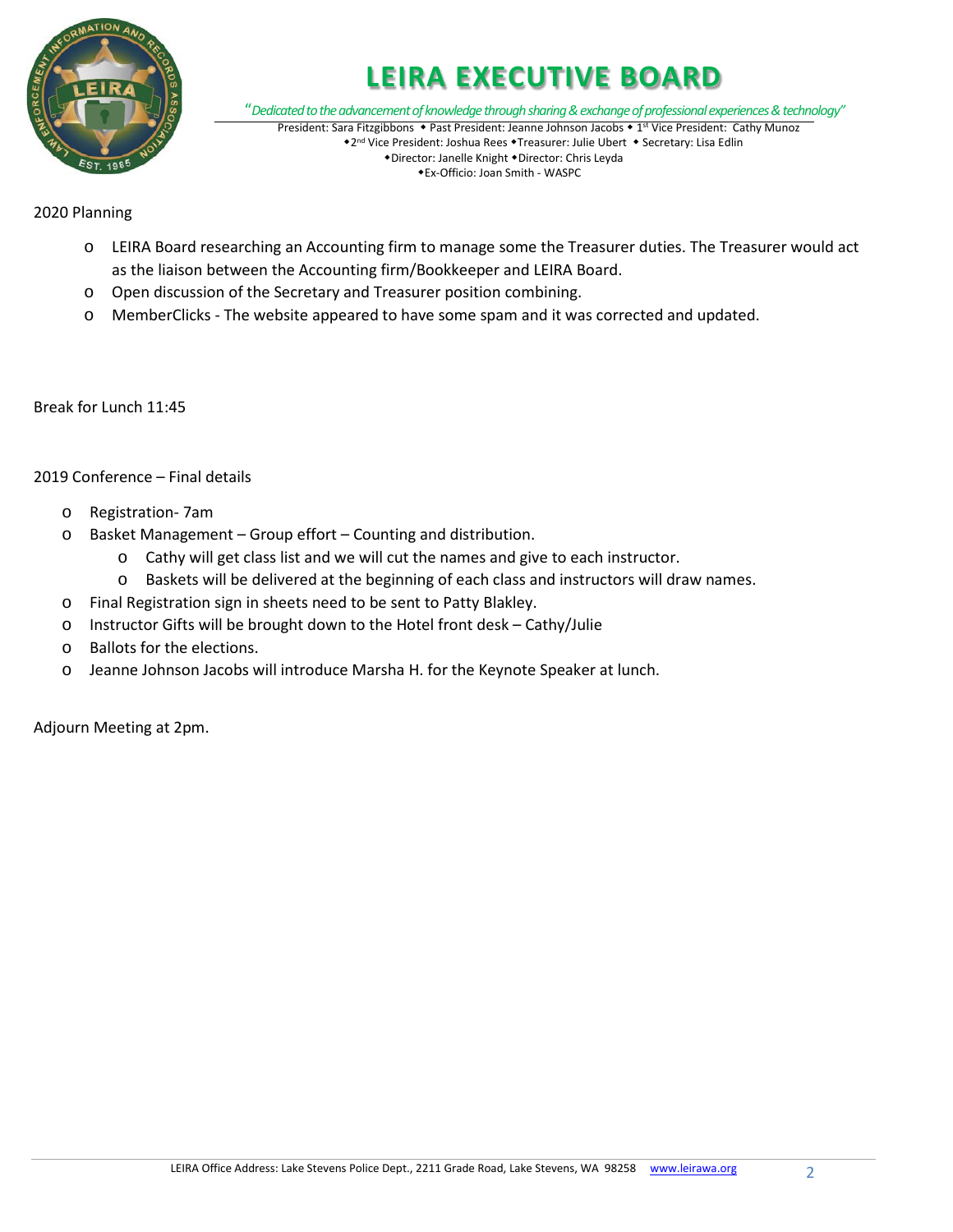

# LEIRA Treasurer's Report Revenue Accounts as of 09/23/2019

| <b>Checking</b>        | \$84,259.78  |
|------------------------|--------------|
| <b>Opened Invoices</b> | \$2,850      |
| <b>Savings</b>         | \$60,327.55  |
| Total                  | \$147,437.33 |